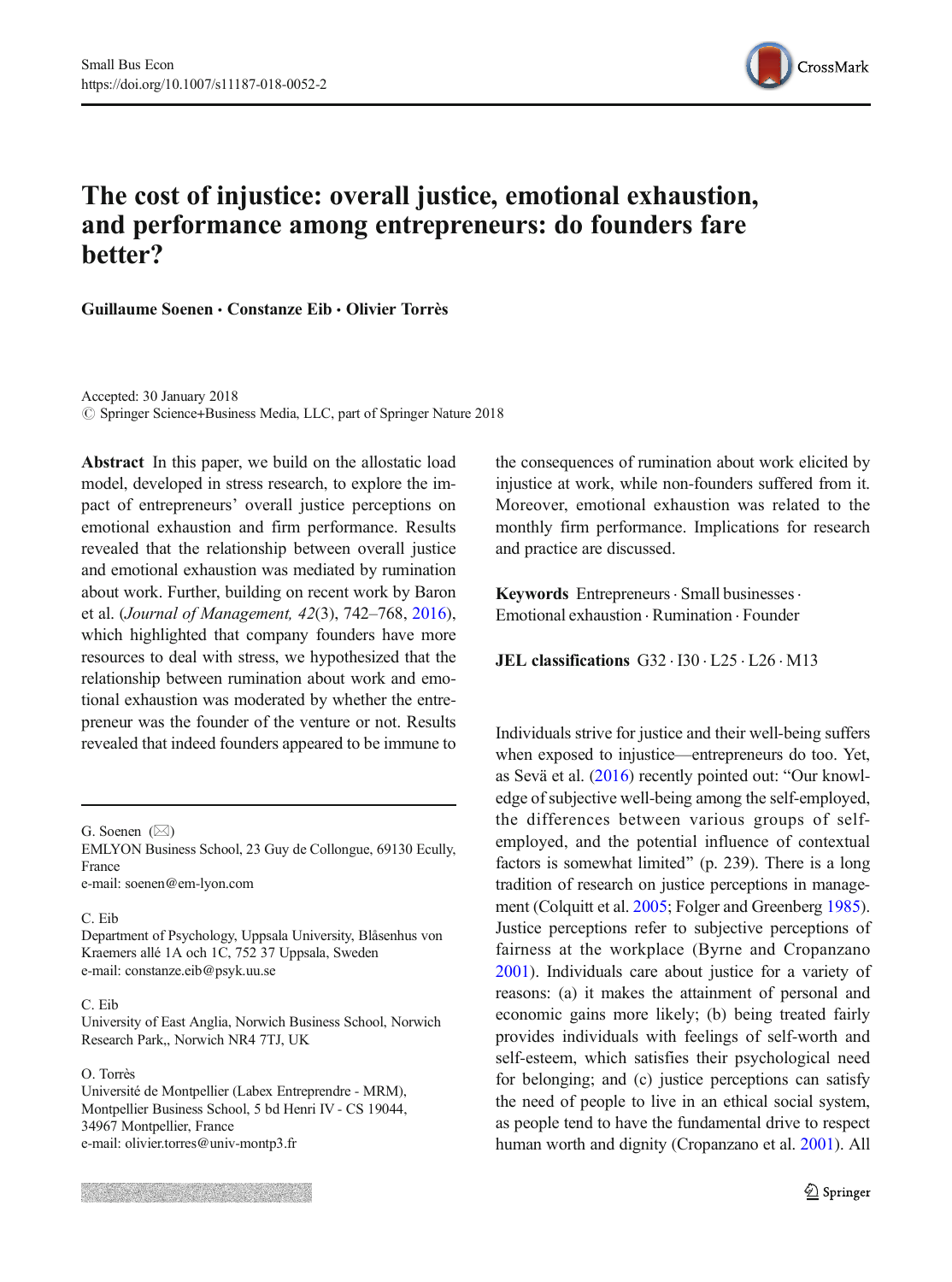individuals care about justice, and this also extends to the workplace (Ambrose [2002\)](#page-10-0). Traditionally, research on justice perceptions is directed towards employees, such that employees want to be fairly treated by their supervisors and their colleagues. Likewise, managers want to be treated fairly by their superiors and subordinates. Similarly, we argue that entrepreneurs also strive for perceiving justice. Yet, this important population has not been studied with regard to justice perceptions. More generally, with some exceptions (Barnett and Kellermanns [2006;](#page-10-0) Barnett et al. [2012;](#page-10-0) Lubatkin et al. [2007](#page-11-0); Sapienza and Korsgaard [1996](#page-12-0)), justice perceptions have not been mobilized much in the entrepreneurship literature because the measurement of organizational justice is commonly made with reference to "my organization" or "my supervisor." While entrepreneurs may not have relations to an authority like employees do, they nonetheless have justice perceptions. Instead of being directed at one's employer, justice perceptions are established on the basis of how fairly the entrepreneur is treated by the stakeholders, such as bankers or employees, that he or she interacts with.

In this paper, we build on the allostatic load model developed in stress research (McEwen [1998](#page-12-0)) to argue that entrepreneurs who feel unfairly treated experience negative ruminative thoughts about work and are at greater risk of emotional exhaustion as a result. Recently, Baron et al. ([2016](#page-10-0)) revealed that among entrepreneurs, those who are founders of their company have more resources to deal with stress. In line with this, we hypothesize that the stressor–strain process works differently for founders: because of their greater resources, they suffer less from ruminative thoughts elicited by perceptions of unfair treatment. Finally, building on the conservation of resources model (Hobfoll [1989\)](#page-11-0) and research on human capital in the resource-based view of the firm tradition (Hitt et al. [2001\)](#page-11-0), we argue that entrepreneurs' emotional exhaustion has a negative impact on firm performance. Hypothesized relationships are depicted in Fig. [1](#page-2-0).

#### 1 Justice perceptions and emotional exhaustion

A British study found that compared to individuals who experience high levels of justice perceptions, those experiencing low levels had increased risks of long term of sickness absence—specifically, 14% more for men and 28% more for women, while controlling for age, employment grade, and baseline health (Head et al. [2007](#page-11-0)).

Justice perceptions have historically been conceptualized along four dimensions: distributive justice (fairness of allocation of resources), procedural justice (fairness of procedures to determine outcome allocations), informational justice (adequacy of the explanations), and interpersonal justice (respect and dignity of treatment) (Colquitt [2001\)](#page-10-0). In addition to these specific perceptions, when individuals form impressions of justice, they are making a holistic judgment (Lind [2001\)](#page-11-0). In recent years, overall justice has gained more attention. It arguably represents the core concept of justice perceptions in a better and more parsimonious manner and is a stronger predictor of generic behavioral outcomes than the different sub-dimensions (Ambrose and Schminke [2009](#page-10-0); Holtz and Harold [2009\)](#page-11-0).

It also makes sense to study overall justice when focusing on entrepreneurs and emotional exhaustion. Indeed, traditional justice dimensions have been conceived and operationalized with reference to an authority figure (my organization, my supervisor) or an event (a salary negotiation, a merger). It would be empirically challenging to measure the four traditional justice dimensions as perceptions of entrepreneurs, who are themselves authority figures, and who interact with many stakeholders. Furthermore, given our focus on emotional exhaustion, overall justice offers more promise. According to bandwidth fidelity theory (Cronbach and Gleser [1965\)](#page-10-0), stronger relationships occur when there is a match between the specificity of antecedents and the specificity of outcomes to which they are related. In other words, specific outcomes are better predicted by narrower predictors, while general outcomes, such as emotional exhaustion, are more closely related to broader antecedents.

Research has largely focused on work-related consequences of employees' justice perceptions. Justice perceptions have been related to outcomes like organizational commitment, job satisfaction, organizational citizenship, turnover, and performance (Colquitt et al. [2013](#page-10-0)). An emergent stream of research has examined the role of justice perceptions for the prediction of health-related outcomes, such as mental health, physical health, absenteeism, and burnout (Greenberg [2010;](#page-11-0) Robbins et al. [2012](#page-12-0)). The relationship between organizational justice and indicators of health and well-being such as sickness, absence, or mental health has also been supported empirically by longitudinal and prospective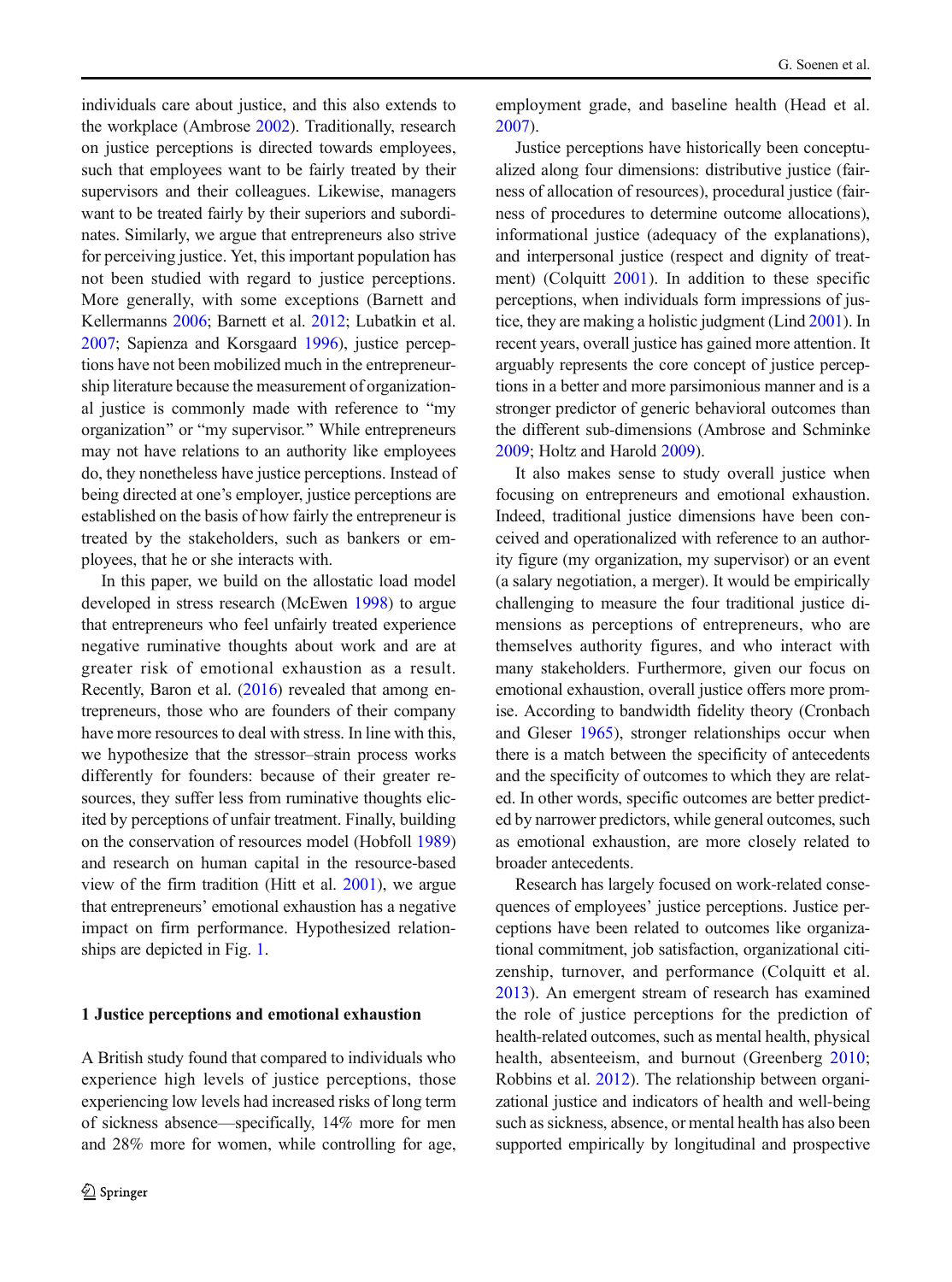<span id="page-2-0"></span>

Fig. 1 Theoretical model with hypothesized relationships

studies (Elovainio et al. [2009](#page-11-0); Kivimäki et al. [2003](#page-11-0); Ndjaboué et al. [2012](#page-12-0)).

The conception that justice perceptions at work would predict health outcomes can be traced back to the early theories in justice research. In equity theory, Adams [\(1965](#page-10-0)) claimed that those who believe they are paid less to comparable others feel angry and distressed. Conceptual work by Vermunt and Steensma ([2001\)](#page-12-0) portrayed injustice as a work stressor, and injustice has been theorized to undermine individuals' psychological and physical functioning (Cropanzano et al. [2005](#page-10-0)).

In this study, we focus on emotional exhaustion as important indicator of health and well-being of the entrepreneurs. Emotional exhaustion can be described as a state of prolonged strain at work, which can be a result of cognitive, emotional, or physical stressors at work (Demerouti et al. [2001](#page-10-0)). Emotional exhaustion is considered the core dimension of burnout next to the depersonalization (cynical, negative attitudes towards others) and reduced personal accomplishment (tendency to view oneself in a negative way) (Diestel et al. [2013](#page-10-0); Schaufeli and Van Dierendonck [1993](#page-12-0); Maslach [1982\)](#page-12-0). Emotional exhaustion is generally seen as close indicator of traditional stress reactions and has been related to both job stressors and to negative work and health outcomes (Lee and Ashforth [1990](#page-11-0); Demerouti et al. [2001](#page-10-0)). Recent works have suggested that burnout is a significant concern for entrepreneurs (Wincent and Örtqvist [2009b](#page-13-0); Wincent et al. [2008;](#page-13-0) Fernet et al. [2016](#page-11-0); Shepherd et al. [2010](#page-12-0)). There is increasing evidence that entrepreneur's well-being is positively related to their companies' performance (Foo et al. [2009](#page-11-0);

Gorgievski et al. [2010\)](#page-11-0). Moreover, emotional exhaustion is related to deficits in cognitive functioning (Kleinsorge et al. [2014](#page-11-0)). It is likely that entrepreneurs who suffer from emotional exhaustion not only reduce their work effort but also have limited cognitive and emotional resources to deal effectively with relevant stakeholders. Building on the above line of research, we hypothesize that entrepreneurs whose overall justice perceptions are negative are more prone to emotional exhaustion.

Hypothesis 1: Overall justice is negatively associated with emotional exhaustion.

# 2 Allostatic load model: rumination about work as mediator

To explain the process by which justice perceptions may affect emotional exhaustion, we construe the lack of overall justice as a work stressor (Vermunt and Steensma [2001](#page-12-0)). Work stressors are attributes of the work itself, or the work environment, requiring sustained cognitive, emotional, or physical effort (De Jonge and Dormann [2006\)](#page-10-0). Elovainio and colleagues suggested that prolonged stress is likely a mediator for the relationship between justice perceptions and health outcomes (Elovainio et al. [2009](#page-11-0); Elovainio et al. [2010\)](#page-11-0). Not all stressors, though, translate into actual strain. Our understanding of the stressor–strain dynamic is based on the allostatic load model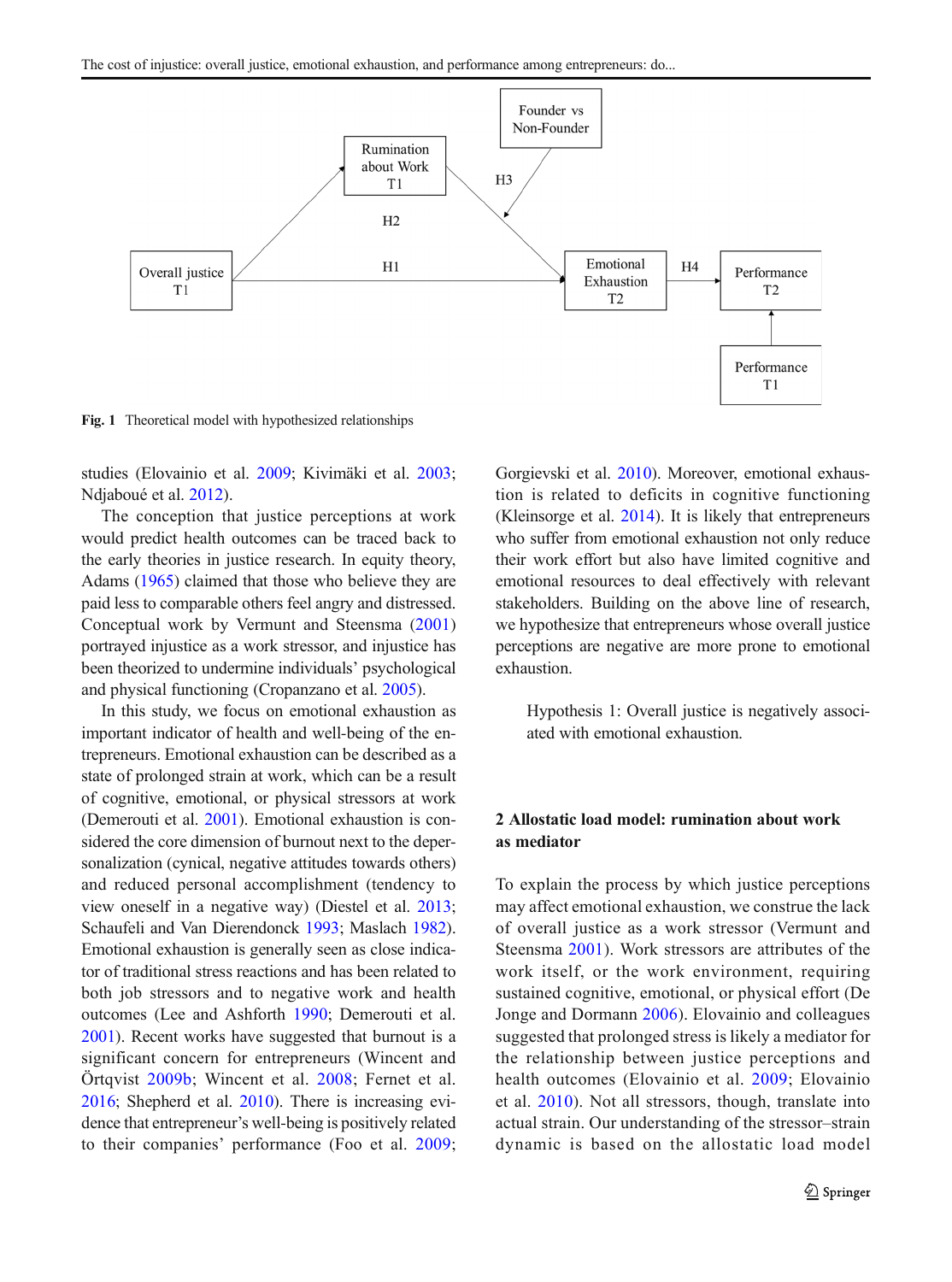(McEwen [1998](#page-12-0); McEwen and Seeman [1999;](#page-12-0) Ganster and Rosen [2013](#page-11-0)). The allostatic load model is a theoretical framework that bridges biological and psychological stress models (Ganzel et al. [2010\)](#page-11-0). When a stressor is perceived, the cognitive, emotional, and physiological body systems are activated to achieve "allostasis," a balance achieved by regulating the different body systems. Iterative adaptations involving cognitive, emotional, and physiological body systems, steered by the core emotional regions of the brain (McEwen [2000](#page-12-0)), are common and done on an everyday basis. Allostatic load refers to the cumulative cost to the body of allostasis, a state in which serious health issues can occur. Allostatic load, which is described as the "wear and tear" of the body (von Thiele et al. [2006\)](#page-12-0) may stem from repeated experience of stressors or prolonged mental representation of stressors which undermines recovery. Over time, excessive allostatic may lead to cardiovascular disorders, depression, and anxiety (Juster et al. [2011](#page-11-0); Ganzel et al. [2010](#page-11-0)).

Injustice perceptions have a tendency to remain salient in individuals' minds for prolonged periods of time (Eib et al. [2015\)](#page-11-0), therefore contributing to allostatic load. Evidence suggests that injustice events can elicit cognitions and emotions that can last for a long time (Barclay and Skarlicki [2009](#page-10-0); Gilliland [2008\)](#page-11-0). The allostatic load model proposes that it is not the stressor per se that is related negatively to health, but that mental processes, worrying and ruminating about the stressor, can prolong the mental representation and exposure to the stressor (McEwen and Seeman [1999](#page-12-0); McEwen [1998](#page-12-0); Brosschot et al. [2005](#page-10-0)). When a stressor like injustice perceptions is prolonged due to the cognitive process of rumination, a state characterized by ongoing workrelated thoughts is likely to be elicited (Siegrist [1996](#page-12-0); von Thiele Schwarz [2011](#page-12-0)). Ongoing work-related thoughts are related to impaired sleep and recovery (Kudielka et al. [2004;](#page-11-0) von Thiele Schwarz [2011\)](#page-12-0) and other negative health indicators (Vrijkotte et al. [2004](#page-12-0)). Similarly, Brosschot and colleagues argued that a state of ruminating can function as the mediator that prolongs a stressor and extends the physiological activation of the bodily systems (Brosschot et al. [2005](#page-10-0)). Several scholars studying recovery add that if stressors affecting an individual negatively are prolonged and fail to be met with adequate resources and recovery activities, they may lead to strain such

as emotional exhaustion (Meijman and Mulder [1998;](#page-12-0) Sonnentag [2015\)](#page-12-0). Based on the above line of reasoning, we hypothesize the following:

Hypothesis 2: Rumination about work mediates the relationship between overall justice and emotional exhaustion.

# 3 Entrepreneurs' status: founders versus non-founders

In their seminal work, Carland et al. ([1984\)](#page-10-0) established the importance of distinguishing founders and nonfounders for entrepreneurship research. A number of differences exist between founders and non-founders. Early work by Begley and Boyd [\(1987](#page-10-0)) reported that founders and non-founders vary on important psychological traits such as need for achievement, risk-taking propensity, and tolerance of ambiguity. These results have been replicated and extended to include personality traits like openness to experiences, self-efficacy, optimism, and dispositional positive affect, which all tend to relate positively to entrepreneurial intention and success, and these tend to be stronger among founders (Zhao et al. [2010](#page-13-0); Rauch and Frese [2000](#page-12-0); Baron et al. [2012\)](#page-10-0).

Further, founders have been reported to be more innovative in their problem-solving than non-founders (Walsh and Anderson [1995](#page-12-0)), to work harder (Palia and Ravid [2002\)](#page-12-0), to react more positively to setbacks (Carland et al. [1984\)](#page-10-0), and to be more likely to view business situations as opportunities that have potential (Palich and Ray Bagby [1995](#page-12-0)). Finally, evidence also suggests companies with founders as managers have a higher profitability (Willard et al. [1992;](#page-13-0) He [2008\)](#page-11-0). Taken together, these findings indicate that founders may have more psychological resources than non-founders to cope with work stressors. Baron et al. [\(2016\)](#page-10-0) suggested that entrepreneurs' greater ability to cope with stress may be the result of typical ecological processes consistent with attraction-selection-attrition theory. Individuals attracted by business creation and who are successful at it may have greater stress management skills (Fine et al. [2012\)](#page-11-0). In addition, compared to nonfounders, founders may also command more financial resources and more legitimacy. Thus, in terms of financial resources, legitimacy as well as personality traits, founders should be able to better cope with work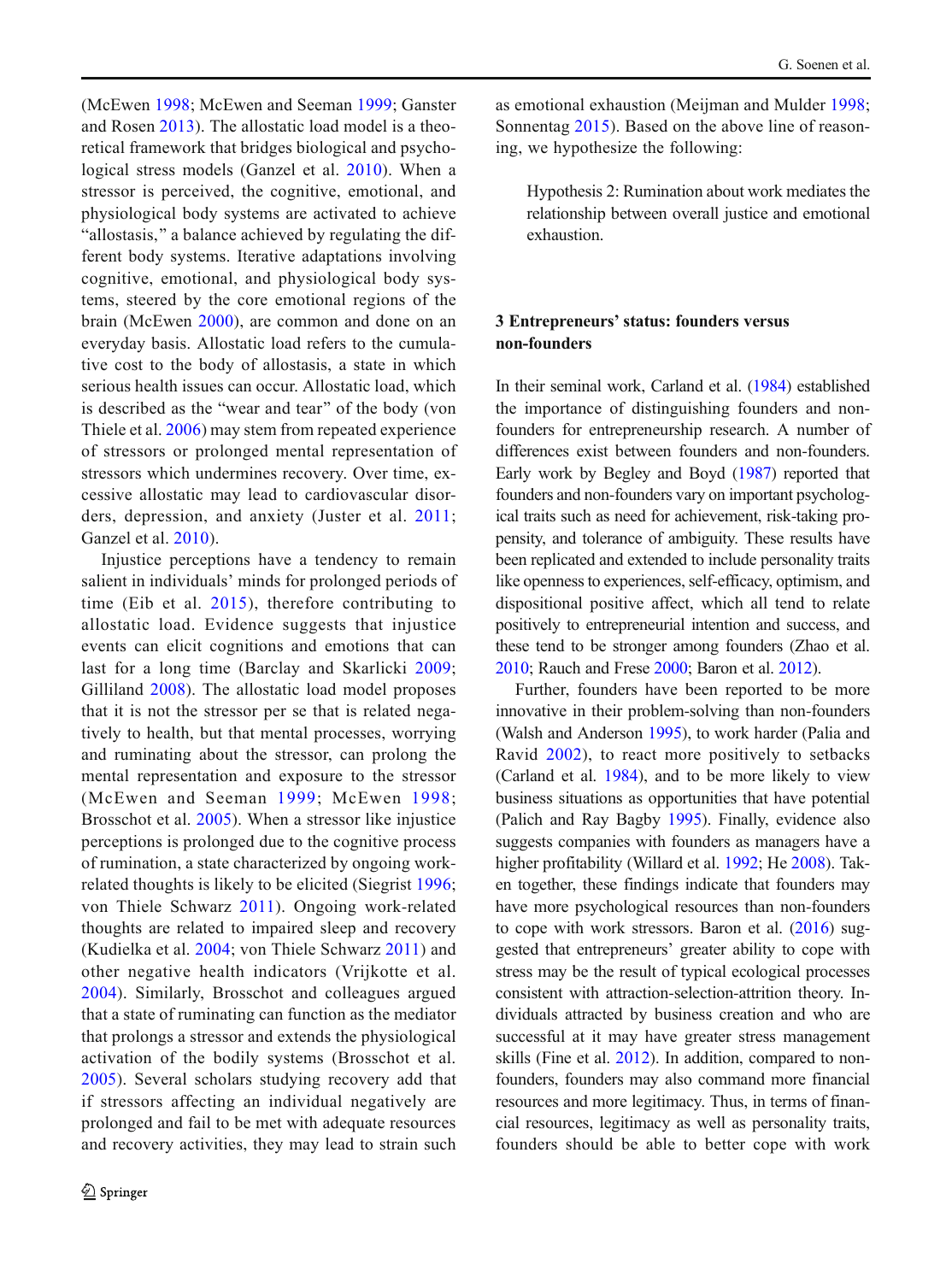stressors in general, and with injustice perceptions in particular. Yet, founders and non-founders alike are expected to ruminate about unfair treatments. The difference lies in the way founders and non-founders react to rumination with their greater resources founders are able to interrupt the ruminating cycle quicker than nonfounders. In statistical terms, this is equivalent to hypothesizing a stage 2-moderated mediation. We make the following hypothesis:

Hypothesis 3: Founder status moderates the mediated relationship between overall justice, rumination about work, and emotional exhaustion. Specifically, founders have a weaker relationship between rumination about work and emotional exhaustion than non-founders.

# 4 Emotional exhaustion and performance

It has been argued that the capacity of entrepreneurs to cope with stressors is related to the company's success (Baron et al. [2016\)](#page-10-0). The association between burnout and performance has been thoroughly studied and empirically established (Halbesleben and Wheeler [2011](#page-11-0); Taris [2006](#page-12-0)). Evidence suggests in particular that the relationship to performance is stronger for the subdimension emotional exhaustion than for other subdimensions (Taris [2006](#page-12-0); Wright and Bonett [1997\)](#page-13-0). The conservation of resources model (COR) (Hobfoll [1989\)](#page-11-0), one of the prominent theories to explain processes of emotional exhaustion, proposes that strain is a result of the loss of resources, a threat to resources, or an insufficient gain of resources after a resource investment. Resources can be conditions or personal characteristics that are valued to attain goals. In the terms of COR, emotional exhaustion has been described as a state in which individuals' resources are diminished and the likelihood of gaining new resources is seen as minimal (Wright and Cropanzano [1998\)](#page-13-0). As a result, individuals are less likely to invest in gaining new resources, and instead, are more interested in protecting the resources they have. An individual with depleted resources is less likely to complete the duties of the job which impairs performance (Halbesleben and Wheeler [2011](#page-11-0)). Moreover, emotional exhaustion is associated with reduced executive control, which impairs the adaptation to difficult, complex, and novel tasks (Diestel et al. [2013\)](#page-10-0).

The association between emotional exhaustion and performance may even be more significant considering the centrality of entrepreneurs in their ventures, and their contribution to the firm's human capital. Human capital is a critical resource in most firms (Pfeffer [1994](#page-12-0)), and its impact on performance has been established empirically in strategy research (Gimeno et al. [1997](#page-11-0); Hitt et al. [2001\)](#page-11-0). Theoretically and empirically, human capital has been defined as relating to education, experience, and skills. It has been argued that it is the characteristics of top managers that may have the strongest impact on firm outcomes (Pennings et al. [1998;](#page-12-0) Huselid [1995\)](#page-11-0). Still, research on the antecedents and consequences of burnout in the entrepreneurial context remain scarce, and Shepherd et al. [\(2010](#page-12-0)) and Fernet et al. ([2016](#page-11-0)) called for further research in this area. In order for experience and skills to influence firm outcomes, individuals need to perform at or close to their maximum ability. Individuals who experience emotional exhaustion are unlikely to effectively mobilize their resources, be those cognitive or relational. It has been argued that emotional exhaustion as an indicator of psychological ill-health can hinder the ability to decide and act, and to make a venture successful and sustainable (Fernet et al. [2016\)](#page-11-0). In fact, emotional exhaustion may significantly undermine company's human capital, which may affect performance negatively. Thus, we predict:

Hypothesis 4: Emotional exhaustion is negatively associated with performance.

#### 5 Method

## 5.1 Participants

Multi-wave data were collected from a national sample of entrepreneurs located in continental France. To be eligible, participants had to own and be actively engaged in the management of a firm employing at least 1 employee and no more than 250. A total of 384 entrepreneurs belonging to a business network (Centre des Jeunes Dirigeants) comprising 3500 members representative of France business sectors (excluding the agricultural sector) were contacted—297 completed a short phone questionnaire at time 1 (response rate  $= 71\%$ ) and 236 responded another phone questionnaire 2 months later (attrition rate = 21%, overall response rate  $= 61\%$ ). Respondents were on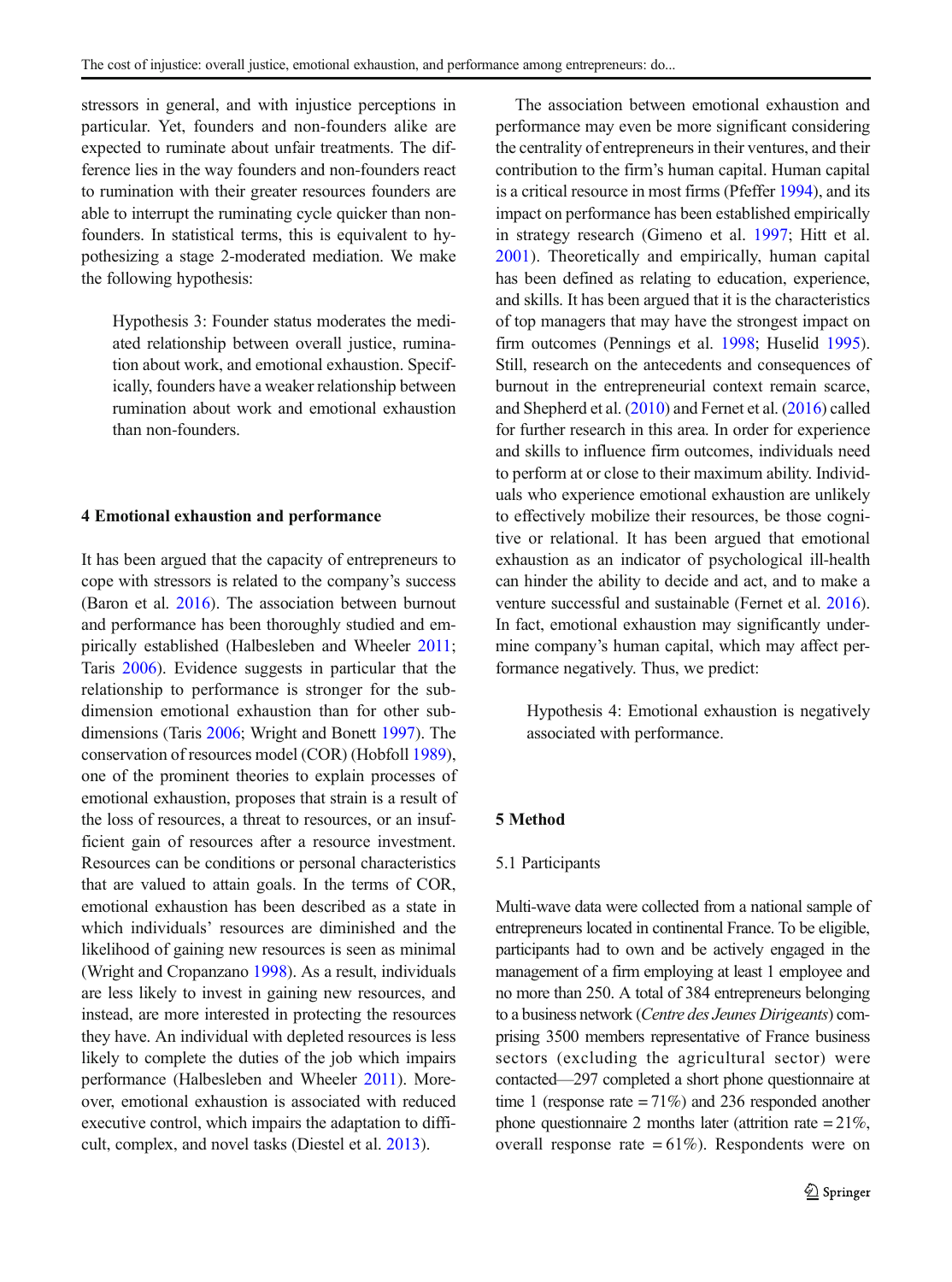average 44 years old, and 21% of them were female. On average, they controlled 67% of the shares in the company and the average size of the workforce of the companies was 17. Founders represented 50.3% of the respondents.

# 5.2 Measures

## 5.2.1 Overall justice

Owner–managers' overall justice was measured at time 1 with the shortened three items measure of overall justice (Ambrose and Schminke [2009](#page-10-0)). The original scale made reference to "employee;" instead, we referenced the scale to "business owners." The following items were included: "Overall, as a business owner are you treated fairly?", "In general, can you count on being treated fairly as a business owner?," and "In general, is treatment you receive as a business owner fair?^. Participants answered on a 7-point scale ranging from  $1 =$ strongly disagree to  $7 =$  strongly agree. In this study, Cronbach's alpha for the scale was .89.

### 5.2.2 Rumination about work

Rumination about work was assessed, at time 1, with three items from the inability to withdraw from work scale (Siegrist et al. [2004](#page-12-0)). The items included were the following: "As soon as I get up in the morning, I start thinking about work problems;" "When I get home, I can easily relax and 'switch off' work;" and "I can rarely let go of thoughts concerning my work." Participants answered on a 7-point scale ranging from  $1 =$ strongly disagree to  $7 =$  strongly agree. In this study, Cronbach's alpha for the scale was .76.

## 5.2.3 Emotional exhaustion

We measured the dimension emotional exhaustion, at time 2, with three items from the BMS (Malach–Pines  $2005$ ). The items were as follows: "Do you feel tired/ hopeless/depressed?" Participants answered on a 7point scale ranging from  $1 =$  never to  $7 =$  always. In this study, Cronbach Alpha for the scale was .79.

# 5.2.4 Performance

Obtaining reliable data on SME financial performance is a challenging task. We opted for a simple single measure: "This past month, did your company make a profit?^ Participants answered on the following scale:  $1 = a$  large loss,  $2 = a$  minor loss,  $3 =$  neither loss nor profit,  $4 = a$  minor profit, and  $5 = a$  large profit. Performance was measured at both time 1 and time 2.

# 5.2.5 Status

Entrepreneurs' status was measured at time 1 with a single question: "Are you a founder of the company?"  $(0 = no; 1 = yes).$ 

### 6 Results

Means, standard deviations, reliabilities, and bivariate correlations for all study variables appear in Table [1](#page-6-0). To avoid the introduction of bias (Ployhart and Vandenberg [2010](#page-12-0)), we used the full information maximum likelihood method (FIML) to treat missing values. FIML has been suggested to be a superior method for hypothesis testing with missing data in longitudinal designs (Enders and Bandalos [2001\)](#page-11-0).

We analyzed data using structural equation modeling. Following the two-step approach, we first assessed the quality of the measurement model, and then proceeded to structural analyses using Mplus (Anderson and Gerbing [1988](#page-10-0)). A confirmatory factor analysis including the three latent variables (overall justice, rumination about work, and emotional exhaustion) and their interrelations demonstrated excellent fit to the data ( $\chi^2$  = 27.33,  $df = 24$ ; CFI = .99; RMSEA = .026). We then tested the model including the hypothesized relationships between overall justice, rumination about work, emotional exhaustion, and performance. This model (model 1) demonstrated excellent fit to the data ( $\chi^2$  = 44.71,  $df = 40$ ; CFI = .99; RMSEA = .021).

Overall justice at time 1 was negatively associated with emotional exhaustion at time 2  $(b = -0.19)$ ,  $p = .025$ , which supports Hypothesis 1. Overall justice at time 1 was negatively related to rumination about work at time 1 ( $b = -.36$ ,  $p = .000$ ). The association between rumination about work at time 1 and emotional exhaustion at time 2 was significant  $(b = .19, p = .042)$ . The indirect effect of overall justice on emotional exhaustion via rumination about work was tested with a bootstrapping procedure with 5000 iterations, and was found significant  $(b = -.071, 95\%$ CI [− .163; − .010]), supporting Hypothesis 2.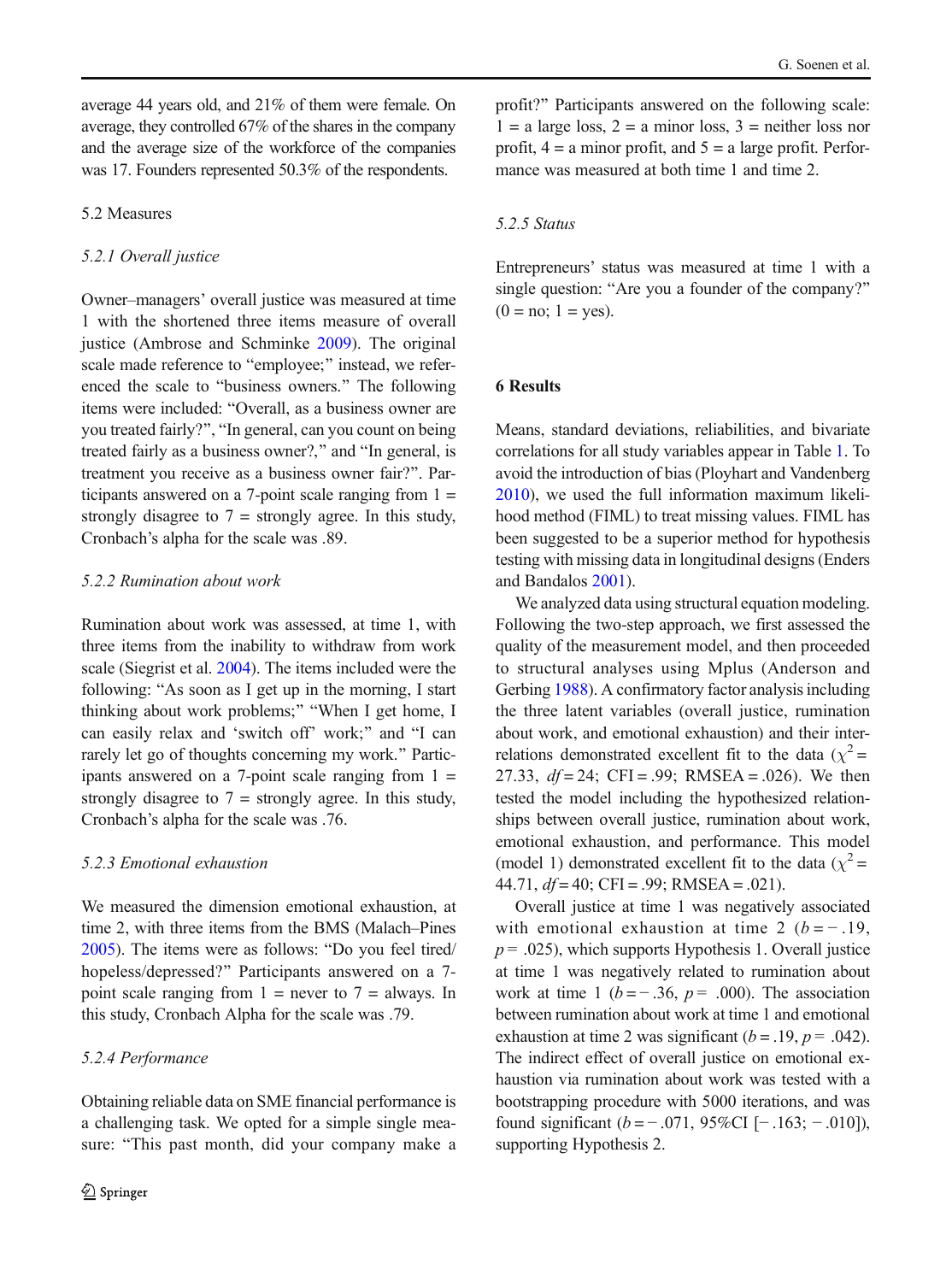<span id="page-6-0"></span>The cost of injustice: overall justice, emotional exhaustion, and performance among entrepreneurs: do...

| <b>Table 1</b> Means, standard deviations, and correlations |      |           |           |          |           |        |          |   |
|-------------------------------------------------------------|------|-----------|-----------|----------|-----------|--------|----------|---|
| Variable                                                    | М    | <b>SD</b> |           |          |           | 4      |          | 6 |
| 1. Overall justice (T1)                                     | 4.69 | 1.37      | (.87)     |          |           |        |          |   |
| 2. Rumination about work (T1)                               | 4.34 | 0.88      | $-.26***$ | (.75)    |           |        |          |   |
| 3. Emotional exhaustion (T2)                                | 2.21 | 1.21      | $-.29***$ | $.32***$ | (.79)     |        |          |   |
| 4. Founder status (T1)                                      | .59  | .49       | $-.08$    | .03      | $-.18**$  |        |          |   |
| 5. Firm performance (T2)                                    | 3.24 | .89       | $-.06$    | .11      | $-.19**$  | $-.03$ |          |   |
| 6. Firm performance $(T1)$                                  | 3.30 | .85       | $-.12+$   | $-.07$   | $-.31***$ | .08    | $.32***$ |   |

Table 1 Means, standard deviations, and correlations

Reliabilities (coefficient alpha) are in parentheses, when applicable

 $*_{p}$  < .05

 $* p < .01$ 

\*\*\*p < .001

To probe the moderated mediation (Hypothesis 3), we created a latent interaction term between rumination about work and status, and tested the conditional indirect effect of overall justice on emotional exhaustion via rumination about work, contrasting founders, and nonfounders. We first assessed whether adding the interaction term in the model was acceptable, by comparing the fit indices of a model including the main effect of founder status but excluding the interaction term (model 2) ( $AIC = 8722.789$ ; Sample-Size Adjusted BIC = 8738.622) to the fit indices of a model including the interaction term (model 3)  $(AIC = 8723.968;$  Sample-Size Adjusted BIC =  $8740.218$ ). Given that the difference in the level of AIC (1.179) and the level of adjusted BIC (1.596) were minimal (there are no formal tests for gauging this difference, but the difference should be smaller than 2), we concluded that the analysis of interaction was justified. Results of a bootstrapping procedure<sup>1</sup> with 5000 iterations supported Hypothesis 3; for founders, the conditional indirect effect had a coefficient of b = − .043, with 95% CI [− .155; .042], indicating that rumination did not mediate the relationship between overall justice and emotional exhaustion (as the confidence interval spans 0). For non-founders, the coefficient of the conditional indirect effect was  $b = -100$ , with 95% CI  $[-.234; -.001]$ , indicating that rumination about work significantly mediated the relationship of overall justice and emotional exhaustion. This analysis is displayed in Fig. [2](#page-7-0) through a two-way interaction plot.

Finally, emotional exhaustion at time 2 was negatively associated with firm performance at time 2 (estimates from model 1:  $b = -.26$ ,  $p = .000$ ; controlling for performance at time 1). This result supports Hypothesis 4. The estimates are displayed in Fig. [3](#page-7-0).

### 7 Discussion

In this study, we examined the impact of entrepreneurs' justice perceptions on emotional exhaustion and firm performance over the course of 3 months. Results revealed that the relationship between overall justice and emotional exhaustion was mediated by rumination about work. Further, the relationship between rumination about work and emotional exhaustion was moderated by whether the entrepreneur was the founder of the venture or not: founders appeared to be immune to the consequences of rumination elicited by injustice at work, while non-founders suffered from it. Moreover, emotional exhaustion was related to the monthly firm performance (even after controlling for the monthly performance at time 1). We now discuss the contributions to extant research.

First, we contribute to occupational stress research by explicating one of the mechanism—rumination about work—linking overall justice and health hazards. There is strong evidence that injustice perceptions are associated with increased strain and impaired health and wellbeing (Ndjaboué et al. [2012](#page-12-0); Robbins et al. [2012\)](#page-12-0). The underlying causal mechanism has not often been studied yet (Manville et al. [2016](#page-12-0); Eib et al. [2015](#page-11-0)). As pointed out by Ganster and Rosen [\(2013\)](#page-11-0), the interplay between

 $^+p<.10$ 

<sup>1</sup> Resampling procedures allow for better estimation of confidence intervals and overall better assessment of mediation effects than the traditional Baron and Kenny approach and Sobel test (MacKinnon et al. [2004](#page-12-0)).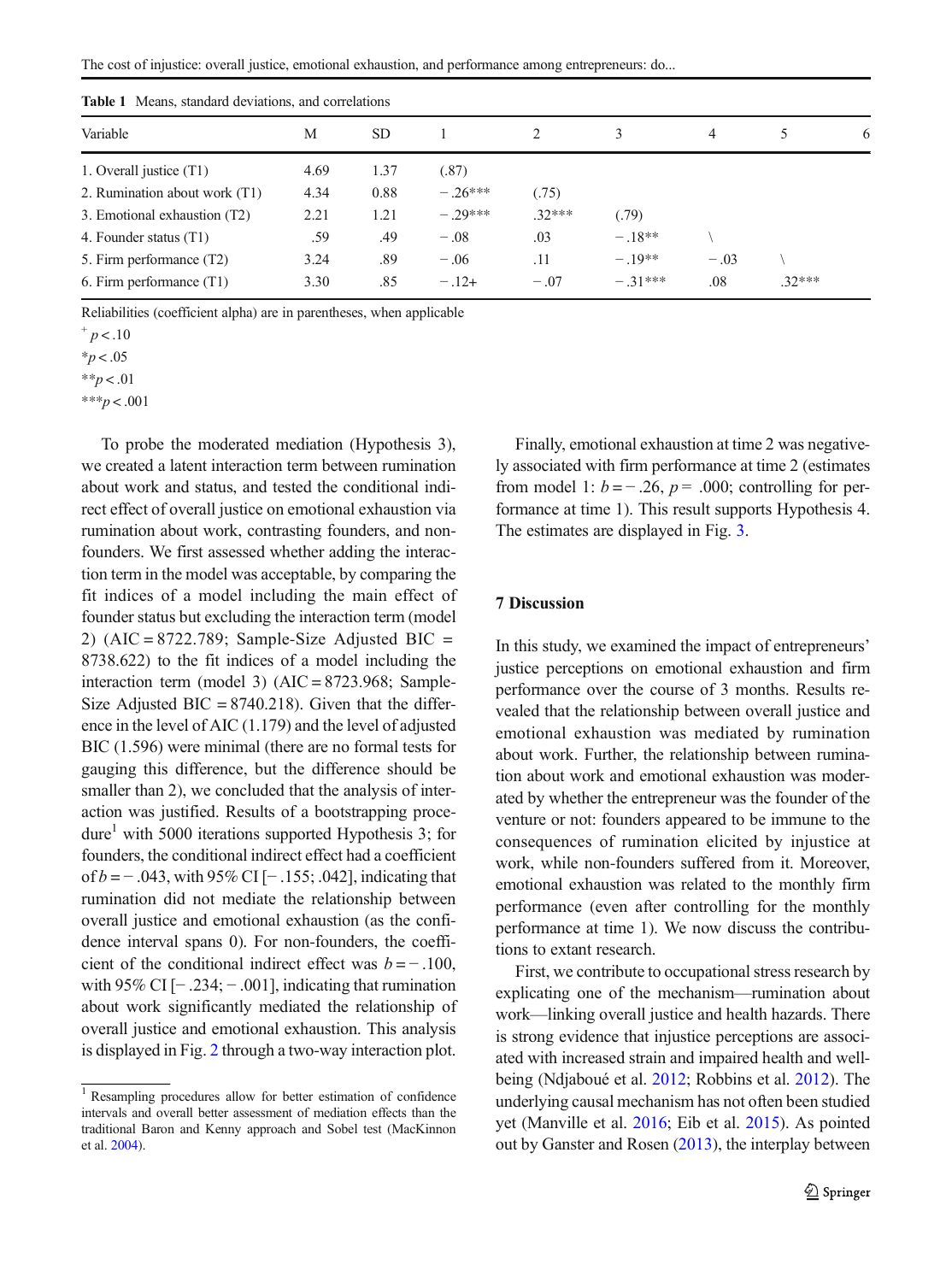<span id="page-7-0"></span>



psychological and physiological processes is not explicated by typical work stress theorists. Based on the allostatic load model, we described a cognitive process, rumination about work, which explicitly addresses the "how" question, that is how a given stressor triggers physiological mechanisms that are related to impaired health. Studying these interplays in greater detail has the potential to shed additional light on the antecedents and consequences of work stressors. We believe the allostatic load model could serve as a platform to further explore these questions; in particular, the use of the concepts of allostasis and allostatic (over)load could be a way to stimulate research on coping, allowing to integrate external/social coping mechanism (such as seeking support) and internal/physiological regulatory mechanisms (for instance by considering the role of physical activities, meditation, etc.). For instance, in a recent meta-analysis, Cheng et al. ([2014\)](#page-10-0) assert that Bintraindividual variability in the deployment of diverse coping strategies and, more important, the capacity to exhibit such variability in a way that fosters adjustment to life changes^ (p. 1582) contributes positively to adapting to stressors and life changes. Using the allostatic load model, one could study how variation in coping flexibility relates to allostatic load. We suspect that the repertoire of coping strategies accessible to an individual, which is one aspect of flexibility, is reduced as the allostatic load increases.

Second, our paper contributes to justice scholarship by illustrating the role of rumination about work in the stressor–strain process with a particular stressor, lack of overall justice. It extends studies on the health



Fig. 3 Model with estimates (standardized estimates displayed, model 1; unstandardized estimate displayed for interaction effect, model 3)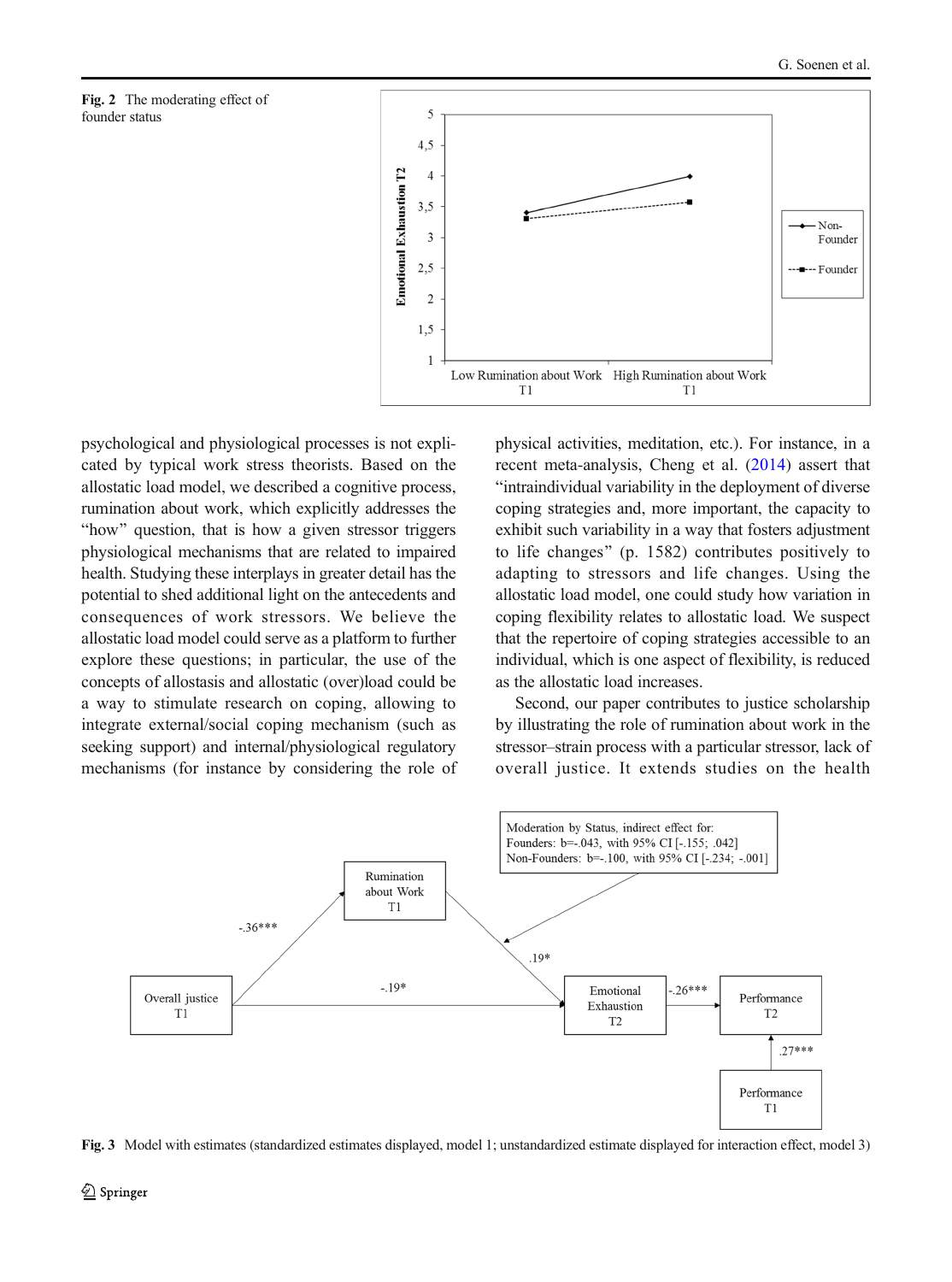consequences of injustice by investigating the relationship between overall justice and health among a new population—among entrepreneurs. To the best of our knowledge, this is the first study to do so. At the same time, studying justice perceptions among entrepreneurs might also advance justice research by documenting some of the moderators, or boundary conditions, of justice effects, i.e., our study shows that injustice is unlikely to produce significant effect on health unless it triggers rumination. Further, this research also demonstrates the value of using overall justice. As indicated by Ambrose and Schminke ([2009](#page-10-0)), overall justice seems particularly suited to explain broad outcomes such as health. Our study provides an empirical test of this assertion. However, at the conceptual level, the definition of entrepreneurs' justice perceptions warrants further attention. Further research is needed to study what justice rules entrepreneurs use to assess whether or not they are fairly treated (Scott et al. [2009](#page-12-0)). Focusing on rumination about work as a mediating process also opens up a number of new avenues for future justice research. For example, investigations of the individual and contextual factors that affect when injustice perceptions trigger ruminative thoughts may shed new light on important issues such as justice sensitivity. Understanding why certain people ruminate more than other about injustice may help predict between-person variance in justice sensitivity. Also, understanding when people are more or less prone to rumination may lead to a better understanding of within-person variance in justice sensitivity. Other justice-related concepts, such as coping with injustice, may also be better explained when considering the role of rumination.

Third, our analysis of the moderating role of the founder versus non-founder dichotomy contributes to the entrepreneurship literature and in particular to the psychology of entrepreneurship (Obschonka and Stuetzer [2017](#page-12-0)). While the advantages of ownership like financial rewards, independence, and achievement are often praised (Boyd and Gumpert [1983](#page-10-0)), it has long been argued that entrepreneurs face many different and difficult stressors to the extent that entrepreneurial stress is considered a given (Buttner [1992\)](#page-10-0). Evidence is increasing that entrepreneurs might be better at dealing with their stressors, as indicated in better health and well-being (Stephan and Roesler [2010;](#page-12-0) Baron et al. [2016](#page-10-0)). Yet, this study confirms previous research on entrepreneurs' emotional exhaustion, that is, emotional exhaustion is a very real concern for entrepreneurs

(Fernet et al. [2016;](#page-11-0) Shepherd et al. [2010;](#page-12-0) Wincent and Örtqvist [2009a\)](#page-13-0).

#### 7.1 Limitations and future research

This study has a number of limitations. First, as all our measures are assessed by self-report, the risk of common method bias exists. Self-reports are appropriate for measures like overall justice, rumination about work, and emotional exhaustion because these are concepts that are perceptual by nature. The measures we used in this study stem from carefully constructed and validated scales. Also, the items of the measures tap into different constructs (Conway and Lance [2010](#page-10-0)). However, we measured firm performance only with one self-report item. We invite future research to considerably expand on the diversity and completeness of the performance measure and would welcome objective performance measures. Secondly, mediation designs are best tested with three time points. Improving this feature would require to use different, and probably shorter, time periods between measures. Justice perceptions should have stronger immediate effects on rumination about work than delayed effects. On the contrary, firm performance could be measured over a longer time frame. One difficulty of such designs is to keep entrepreneurs motivated enough throughout a lengthy and sometimes repetitive research protocol. We would also like to encourage scholars to test various affective and behavioral mechanisms in addition to the cognitive one we have tested in this study. For instance, negative affect, sleep disorders, and alcohol consumption may be worth investigating. Lastly, though we thoroughly investigated the consequences of overall justice in an entrepreneurial context, we have not explained how overall justice is determined for entrepreneurs and owner–managers. In organizational research, justice items are asked with reference to a specific supervisor or to the organization. A simple reference to the source of justice for entrepreneurs and owner–managers is less clear. A productive avenue for future research would be to explore the antecedents of justice perceptions for entrepreneurs and small business owners. Justice is subjectively perceived and endogenous; suggesting it can be affected by aspects related to the firm, the people associated with the firm, and the environment (Luo [2007\)](#page-12-0). One specific area to explore further might be related to stakeholder theory (Bosse et al. [2009](#page-10-0)), such that justice perceptions of entrepreneurs and owners are impacted, at different time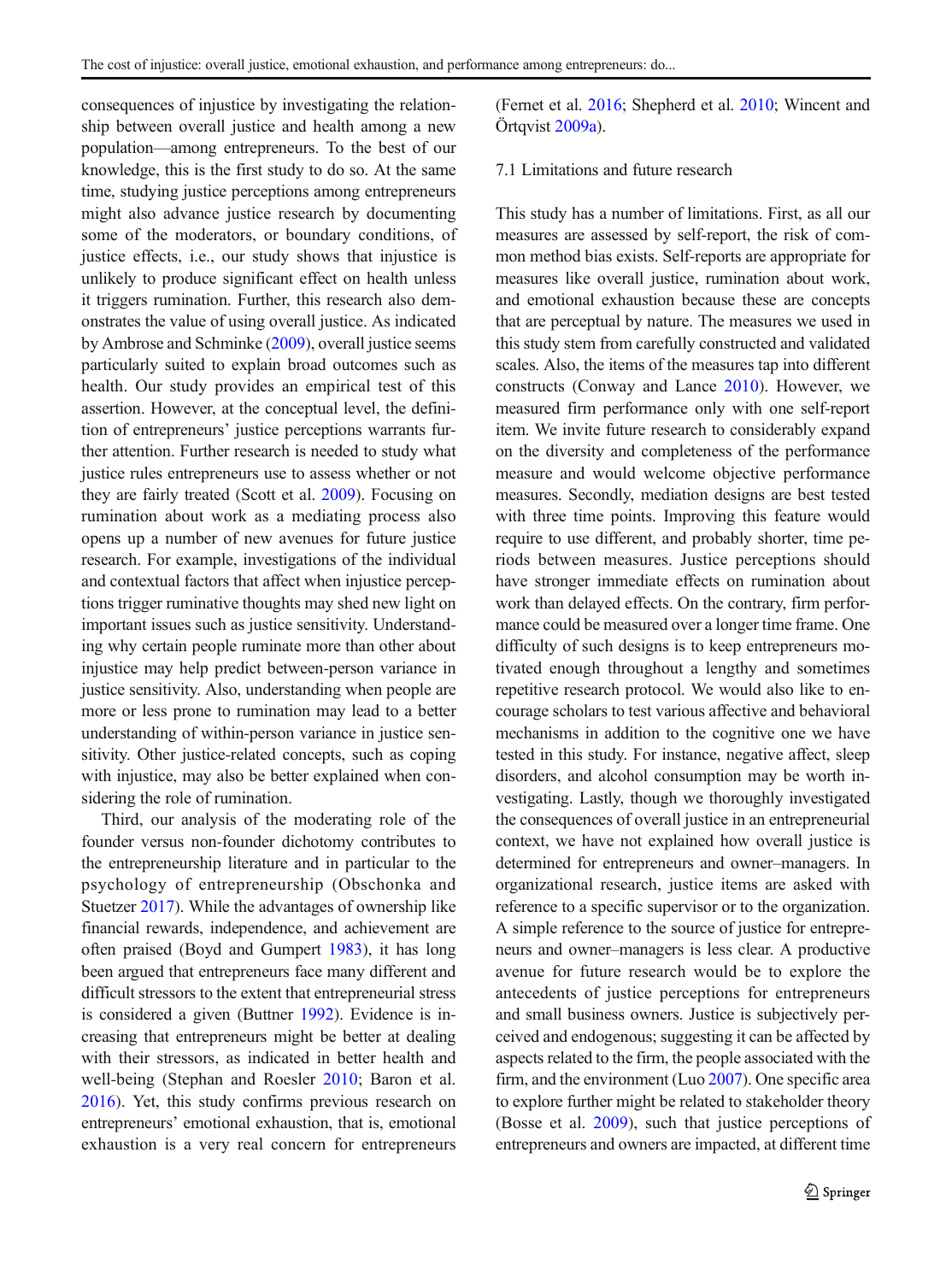points with different strengths, by various stakeholders, including employees, business associates, government, suppliers, customers, etc.

Future research is needed to understand how entrepreneurs can better cope with work stressors (Shepherd et al. [2010](#page-12-0)). This seems important when considering that worldwide, small-, and medium-sized companies account for over 95% of all companies of all OECD countries, and for 99.7% in the USA, and create around two-thirds of all employment in Europe (European Commission [2016\)](#page-11-0). This study sheds some light on this topic. We argued that entrepreneurs who are founders may have better ways of dealing with stress, as their resources and personality characteristics may be better suited to deal with stress. One of the dominant personality characteristics of entrepreneurs is dispositional positive affect (Baron et al. [2012\)](#page-10-0). Dispositional positive affect of entrepreneurs has many positive consequences like increased creativity, stronger goal commitment, and adoption of challenging goals. Yet, dispositional positive affect may have certain downsides such as the tendency to make cognitive errors, reliance on heuristic thoughts, reduced attention to negative information, reduced effort on current tasks, and more impulsivity and reduced attention to own limitations. If indeed dispositional positive affect is higher in founders than in non-founders, more studies are needed to investigate the long-term effects of stressors, mistakes, and failures on entrepreneurial activity of founders and non-founders. Particularly, it might be that founders may ignore certain facts of the environment, which might lead to venture failure. Also, it is important to investigate how founders, compared to non-founders, deal with setbacks, and how setbacks impact their health and psychological wellbeing. While Baron et al. ([2012](#page-10-0)) showed that too much dispositional positive affect impacts performance negatively, it may also be that entrepreneurs with high positive affect have more support than entrepreneurs with less positive affect. Positive affect may create likeability and a supportive culture in the venture team, something that can be drawn upon in times of uncertainty or setbacks. For instance, it has been proposed that founders can act like catalysts for the venture team (Agarwal et al. [2016\)](#page-10-0). Furthermore, since ventures managed by founders are more profitable (Willard et al. [1992](#page-13-0); He [2008](#page-11-0)), founders have more capital to deal with setbacks than non-founders. As founders seemed to be able to recover better from ruminating about work, future research should study what founders do differently so that research can inform practice on what owner–managers can do to stay healthy.

#### 7.2 Practical implications

As the health of the entrepreneurs is central to the performance of the firm, and by extension to employees and the society at large, one practical conclusion of this study is that academics and policy-makers should embrace the issue vigorously. While many reports that are published try to estimate the costs of ill-health among employees (National Institute for Occupational Safety and Health [1999](#page-12-0); European Foundation [2009;](#page-11-0) Black and Drost [2011;](#page-10-0) Hoel et al. [2001\)](#page-11-0), one population that is often forgotten is the population of independent small business owners.

Because facing stressors at work when owning and managing a business is unavoidable, the question is how to deal with these stressors better. One intervention on dealing with injustice has shown that writing down the thoughts and emotions associated with the injustice helps recovering quicker from it (Barclay and Skarlicki [2009](#page-10-0)). There is also one intervention that uses simple stop instructions in order to stop worrying about stressors during the day (Brosschot and Van Der Doef [2006\)](#page-10-0). Moreover, Shepherd ([2004](#page-12-0)) discussed his approach to teaching students about grief and recovery from business failure<sup>2</sup>. Clearly, we need more applied research in actual startups and SMEs to expand the range of solutions to be offered to entrepreneurs and better specify under which conditions a given approach has a better chance of success.

#### 7.3 Conclusions

Entrepreneurs face many different stressors, yet recent evidence suggests that they seem to be able to manage them better than employees. However, stressor–strain relationships do exist for entrepreneurs and the knowledge about the psychology in the entrepreneurial context is still scarce when it comes to predicting specific stressor–strain relationships. This study showed that entrepreneurs are affected by justice perceptions, similar to how employees are affected. Injustice perceptions elicit a state of ruminating negatively about work, which is associated with higher emotional exhaustion. Ruminating about work had a weaker impact on emotional

 $\frac{2}{2}$  We thank an anonymous reviewer for this suggestion.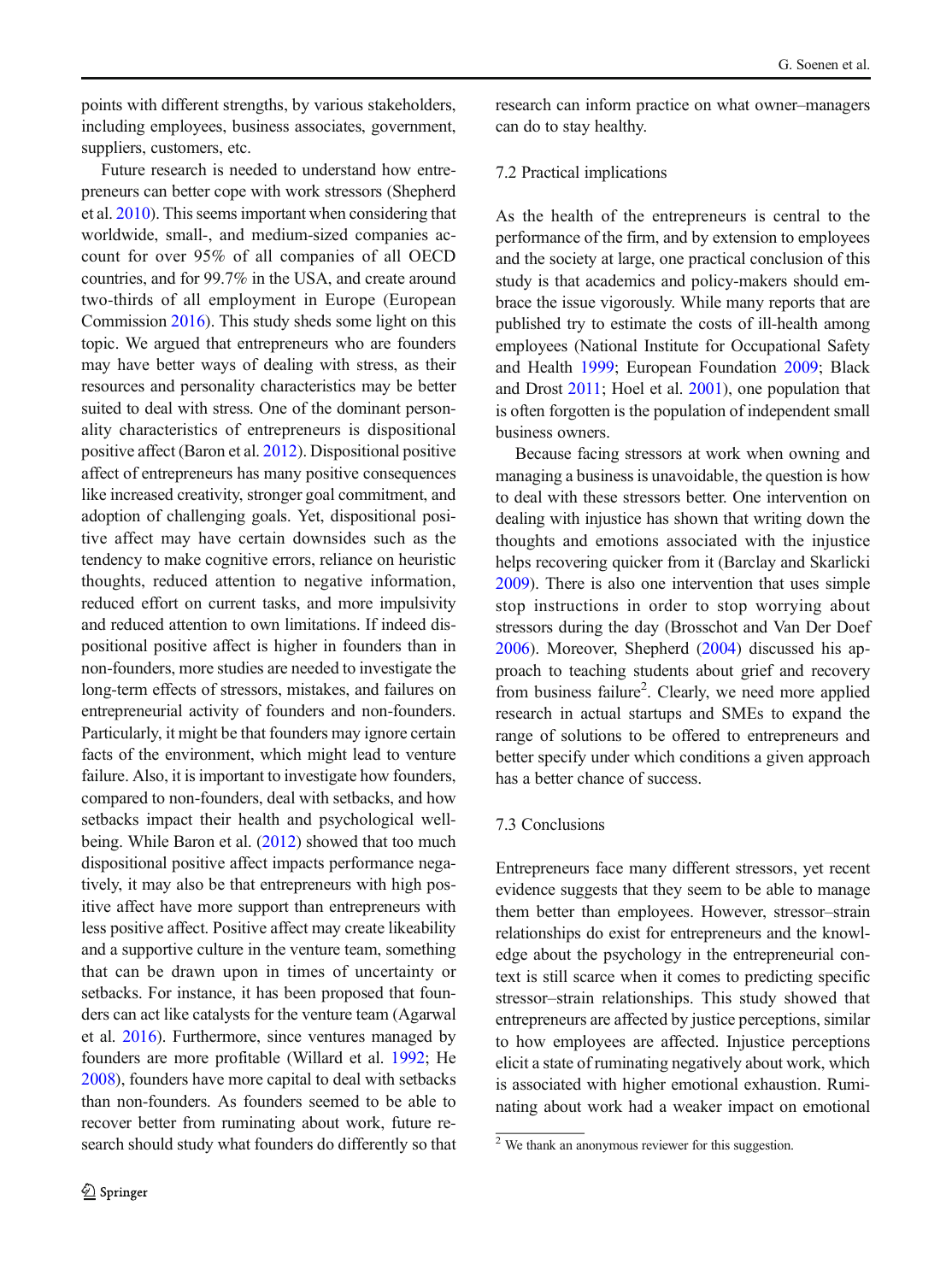<span id="page-10-0"></span>exhaustion for founders and a stronger impact for nonfounders. This study also confirms prior research that when an entrepreneur experiences emotional exhaustion the performance of his or her firm suffers.

Funding information This research received financial support from the French National Research Agency through the program"Investments for the Future" under reference number ANR-10-LabX-11-01 (LabEx Entrepreneurship).

#### References

- Adams, J. S. (1965). Inequity in social exchange. In L. Berkowitz (Ed.), Advances in experimental social psychology (Vol. 2, pp. 267–289). New York: Academic Press.
- Agarwal, R., Campbell, B. A., Franco, A. M., & Ganco, M. (2016). What do I take with me? The mediating effect of spin-out team size and tenure on the founder-firm performance relationship. Academy of Management Journal, 59(3), 1060–1087.
- Ambrose, M. L. (2002). Contemporary justice research: A new look at familiar questions. Organizational Behavior and Human Decision Processes, 89(1), 803–812.
- Ambrose, M. L., & Schminke, M. (2009). The role of overall justice judgments in organizational justice research: A test of mediation. Journal of Applied Psychology, 94(2), 491– 500.
- Anderson, J. C., & Gerbing, D. W. (1988). Structural equation modeling in practice: a review and recommended two-step approach. Psychological Bulletin, 103(3), 411–423.
- Barclay, L. J., & Skarlicki, D. P. (2009). Healing the wounds of organizational injustice: examining the benefits of expressive writing. Journal of Applied Psychology, 94(2), 511–523.
- Barnett, T., & Kellermanns, F. W. (2006). Are we family and are we treated as family? Nonfamily employees' perceptions of justice in the family firm. Entrepreneurship Theory and Practice, 30(6), 837–854.
- Barnett, T., Long, R. G., & Marler, L. E. (2012). Vision and exchange in intra-family succession: effects on procedural justice climate among nonfamily managers. Entrepreneurship Theory and Practice, 36(6), 1207–1225.
- Baron, R. A., Franklin, R. J., & Hmieleski, K. M. (2016). Why entrepreneurs often experience low, not high, levels of stress: the joint effects of selection and psychological capital. Journal of Management, 42(3), 742–768.
- Baron, R. A., Hmieleski, K. M., & Henry, R. A. (2012). Entrepreneurs' dispositional positive affect: the potential benefits—and potential costs—of being "up". Journal of Business Venturing, 27(3), 310–324.
- Begley, T. M., & Boyd, D. P. (1987). Psychological characteristics associated with performance in entrepreneurial firms and smaller businesses. Journal of Business Venturing, 2(1), 79–93.
- Black, D. C., & Drost, D. (2011). Health at work—an independent review of sickness absence. London: The Stationery Office Limited.
- Bosse, D. A., Phillips, R. A., & Harrison, J. S. (2009). Stakeholders, reciprocity, and firm performance. Strategic Management Journal, 30(4), 447–456.
- Boyd, D. P., & Gumpert, D. E. (1983). Coping with entrepreneurial stress. Harvard Business Review, 61(2), 44–64.
- Brosschot, J. F., Pieper, S., & Thayer, J. F. (2005). Expanding stress theory: prolonged activation and perseverative cognition. Psychoneuroendocrinology, 30(10), 1043–1049.
- Brosschot, J. F., & Van Der Doef, M. (2006). Daily worrying and somatic health complaints: testing the effectiveness of a simple worry reduction intervention. Psychology & Health, 21(1), 19–31.
- Buttner, E. H. (1992). Entrepreneurial stress: is it hazardous to your health? Journal of Managerial Issues, 4(2), 223–240.
- Byrne, Z. S., & Cropanzano, R. (2001). The history of organizational justice: the founders speak. In R. Cropanzano (Ed.), Justice in the workplace: from theory to practice (Vol. 2, pp. 3–26). Mahwah: Lawrence Erlbaum.
- Carland, J. W., Hoy, F., Boulton, W. R., & Carland, J. A. C. (1984). Differentiating entrepreneurs from small business owners: a conceptualization. Academy of Management Review, 9(2), 354–359.
- Cheng, C., Lau, H. P. B., & Chan, M. P. S. (2014). Coping flexibility and psychological adjustment to stressful life changes: a meta-analytic review. Psychological Bulletin, 140(6), 1582–1607.
- Colquitt, J. A. (2001). On the dimensionality of organizational justice: a construct validation of a measure. Journal of Applied Psychology, 86(3), 386–400.
- Colquitt, J. A., Greenberg, J., & Zapata-Phelan, C. P. (2005). What is organizational justice? In J. Greenberg & J. A. Colquitt (Eds.), Handbook of organizational justice (pp. 3–56). Mahwah: Lawrence Erlbaum Associates.
- Colquitt, J. A., Scott, B. A., Rodell, J. B., Long, D. M., Zapata, C. P., Conlon, D. E., et al. (2013). Justice at the millennium, a decade later: a meta-analytic test of social exchange and affect-based perspectives. Journal of Applied Psychology, 98(2), 199–236.
- Conway, J. M., & Lance, C. E. (2010). What reviewers should expect from authors regarding common method bias in organizational research. Journal of Business and Psychology, 25(3), 325–334.
- Cronbach, L. J., & Gleser, G. C. (1965). Psychological tests and personnel decisions (2nd ed.). Urbana: University of Illinois Press.
- Cropanzano, R., Byrne, Z. S., Bobocel, D. R., & Rupp, D. E. (2001). Moral virtues, fairness heuristics, social entities, and other denizens of organizational justice. Journal of Vocational Behavior, 58(2), 164–209.
- Cropanzano, R., Goldman, B. M., & Benson, L. I. (2005). Organizational justice. In J. Barling, E. K. Kelloway, & M. R. Frone (Eds.), Handbook of work stress (pp. 63–89). Thousand Oaks: Sage.
- De Jonge, J., & Dormann, C. (2006). Stressors, resources, and strain at work: a longitudinal test of the triple-match principle. Journal of Applied Psychology, 91(6), 1359–1374.
- Demerouti, E., Bakker, A. B., Nachreiner, F., & Schaufeli, W. B. (2001). The job demands-resources model of burnout. Journal of Applied Psychology, 86(3), 499–512.
- Diestel, S., Cosmar, M., & Schmidt, K.-H. (2013). Burnout and impaired cognitive functioning: the role of executive control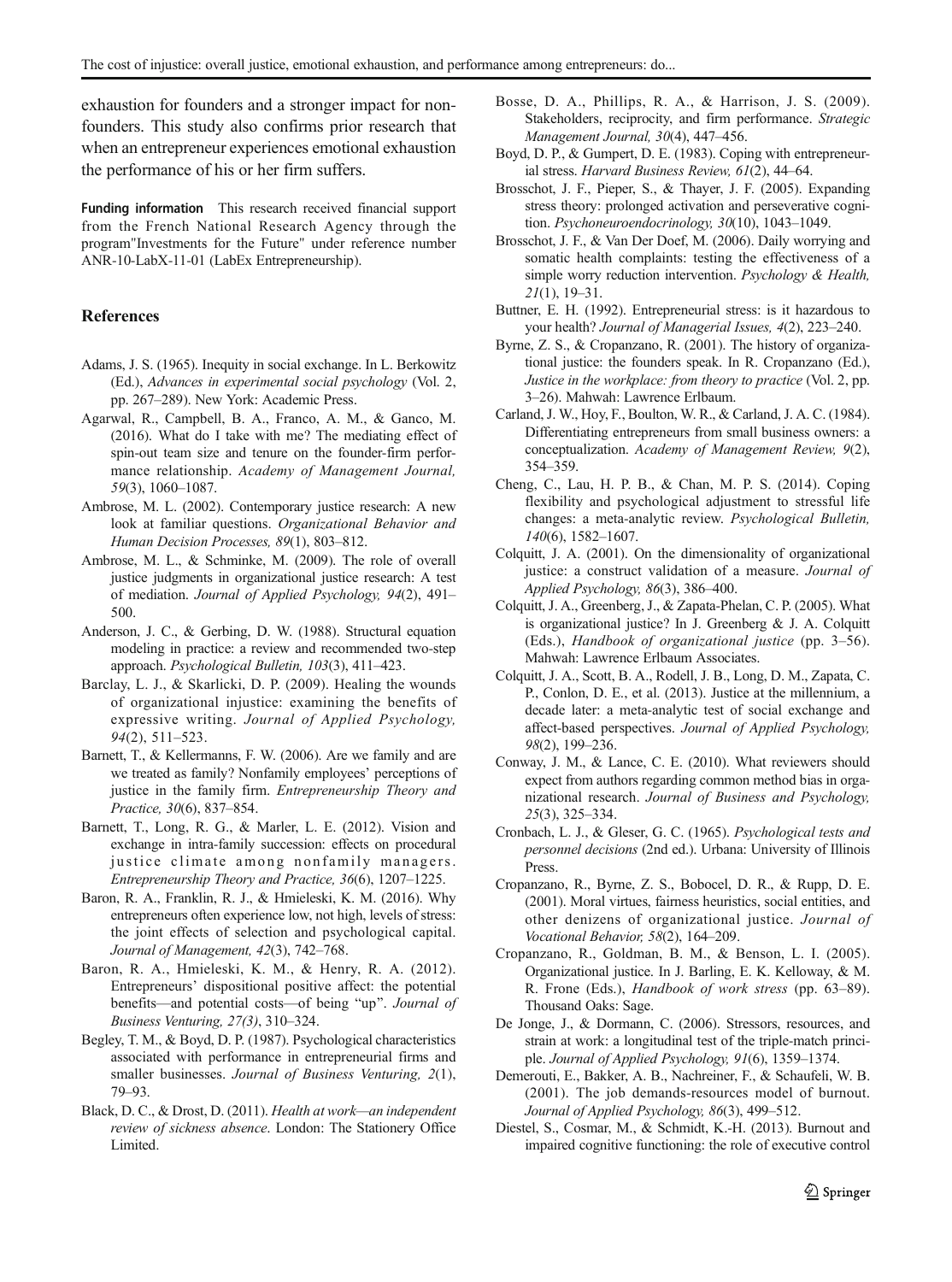<span id="page-11-0"></span>in the performance of cognitive tasks. Work  $&$  Stress, 27(2), 164–180.

- Eib, C., von Thiele Schwarz, U., & Blom, V. (2015). Don't let it get to you! A moderated mediated approach to the (in)justice–health relationship. Journal of Occupational Health Psychology, 20(4), 434–445.
- Elovainio, M., Ferrie, J. E., Gimeno, D., Vogli, R. D., Shipley, M., Brunner, E. J., et al. (2009). Organizational justice and sleeping problems: the Whitehall II study. Psychosomatic Medicine, 71(3), 334–340.
- Elovainio, M., Ferrie, J. E., Singh-Manoux, A., Gimeno, D., De Vogli, R., Shipley, M., et al. (2010). Organisational justice and markers of inflammation: the Whitehall II study. Occupational and Environmental Medicine, 67(2), 78–83.
- Enders, C. K., & Bandalos, D. L. (2001). The relative performance of full information maximum likelihood estimation for missing data in structural equation models. Structural Equation Modeling, 8, 430–457.
- European Commission. (2016). Annual report on European SMEs 2015/2016: SME recovery continues. Luxemburg: The European Commission.
- European Foundation. (2009). Convergence and divergence of working conditions in Europe: 1990–2005. Luxembourg: Office for Official Publications of the European Communities.
- Fernet, C., Torrès, O., Austin, S., & St-Pierre, J. (2016). The psychological costs of owning and managing an SME: linking job stressors, occupational loneliness, entrepreneurial orientation, and burnout. Burnout Research, 3, 45–53.
- Fine, S., Meng, H., Feldman, G., & Nevo, B. (2012). Psychological predictors of successful entrepreneurship in China: an empirical study. International Journal of Management, 29(1), 279–292.
- Folger, R., & Greenberg, J. (1985). Procedural justice: an interpretive analysis of personnel systems. In K. M. Rowland & G. R. Fen-is (Eds.), Research in personnel and human resources management (Vol. 3, pp. 141–183). Greenwich: JAI Press.
- Foo, M.-D., Uy, M. A., & Baron, R. A. (2009). How do feelings influence effort? An empirical study of entrepreneurs' affect and venture effort. Journal of Applied Psychology, 94(4), 1086–1094.
- Ganster, D. C., & Rosen, C. C. (2013). Work stress and employee health: a multidisciplinary review. Journal of Management, 39(5), 1085–1122.
- Ganzel, B. L., Morris, P. A., & Wethington, E. (2010). Allostasis and the human brain: Integrating models of stress from the social and life sciences. Psychological Review, 117(1), 134– 174.
- Gilliland, S. (2008). The tails of justice: a critical examination of the dimensionality of organizational justice constructs. Human Resource Management Review, 18(4), 271–281.
- Gimeno, J., Folta, T. B., Cooper, A. C., & Woo, C. Y. (1997). Survival of the fittest? Entrepreneurial human capital and the persistence of underperforming firms. Administrative Science Quarterly, 42(4), 750–783.
- Gorgievski, M. J., Bakker, A. B., Schaufeli, W. B., van der Veen, H. B., & Giesen, C. W. M. (2010). Financial problems and psychological distress: investigating reciprocal effects among business owners. Journal of Occupational & Organizational Psychology, 83(2), 513–530.
- Greenberg, J. (2010). Organizational injustice as an occupational health risk. The Academy of Management Annals, 4(1), 205– 243.
- Halbesleben, J. R. B., & Wheeler, A. R. (2011). I owe you one: Coworker reciprocity as a moderator of the day-level exhaustion-performance relationship. Journal of Organizational Behavior, 32(4), 608–626.
- He, L. (2008). Do founders matter? A study of executive compensation, governance structure and firm performance. Journal of Business Venturing, 23(3), 257–279.
- Head, J., Kivimäki, M., Siegrist, J., Ferrie, J. E., Vahtera, J., Shipley, M. J., et al. (2007). Effort-reward imbalance and relational injustice at work predict sickness absence: the Whitehall II study. Journal of Psychosomatic Research, 63(4), 433–440.
- Hitt, M. A., Biermant, L., Shimizu, K., & Kochhar, R. (2001). Direct and moderating effects of human capital on strategy and performance in professional service firms: a resourcebased perspective. Academy of Management Journal, 44(1), 13–28.
- Hobfoll, S. E. (1989). Conservation of resources: a new attempt at conceptualizing stress. American Psychologist, 44(3), 513– 524.
- Hoel, H., Sparks, K., & Cooper, C. L. (2001). The costs of violence/stress at work and the benefits of a violence/stressfree working environment. Geneva: Report Commissioned by the International Labour Organization.
- Holtz, B. C., & Harold, C. M. (2009). Fair today, fair tomorrow? A longitudinal investigation of overall justice perceptions. Journal of Applied Psychology, 94(5), 1185–1199.
- Huselid, M. A. (1995). The impact of human resource management practices on turnover, productivity, and corporate financial performance. Academy of Management Journal, 38(3), 635–672.
- Juster, R.-P., Marin, M.-F., Sindi, S., Nair, N. P. V., Ng, Y. K., Pruessner, J. C., et al. (2011). Allostatic load associations to acute, 3-year and 6-year prospective depressive symptoms in healthy older adults. *Physiology & Behavior*, 104(2), 360– 364.
- Kivimäki, M., Elovainio, M., Vahtera, J., & Ferrie, J. E. (2003). Organisational justice and health of employees: prospective cohort study. Occupational and Environmental Medicine,  $60(1)$ , 27–34.
- Kleinsorge, T., Diestel, S., Scheil, J., & Niven, K. (2014). Burnout and the fine-tuning of cognitive resources. Applied Cognitive Psychology, 28(2), 274–278.
- Kudielka, B. M., Von Känel, R., Gander, M.-L., & Fischer, J. E. (2004). Effort-reward imbalance, overcommitment and sleep in a working population. Work & Stress, 18(2), 167-178.
- Lee, R. T., & Ashforth, B. E. (1990). On the meaning of Maslach's three dimensions of burnout. Journal of Applied Psychology, 75(6), 743–747.
- Lind, E. A. (2001). Fairness heuristic theory: justice judgments as pivotal cognitions in organizational relations. In J. Greenberg & R. Cropanzano (Eds.), Advances in organizational justice (pp. 56–88). Stanford: Stanford University Press.
- Lubatkin, M. H., Ling, Y., & Schulze, W. S. (2007). An organizational justice-based view of self-control and agency costs in family firms. Journal of Management Studies, 44(6), 955-971.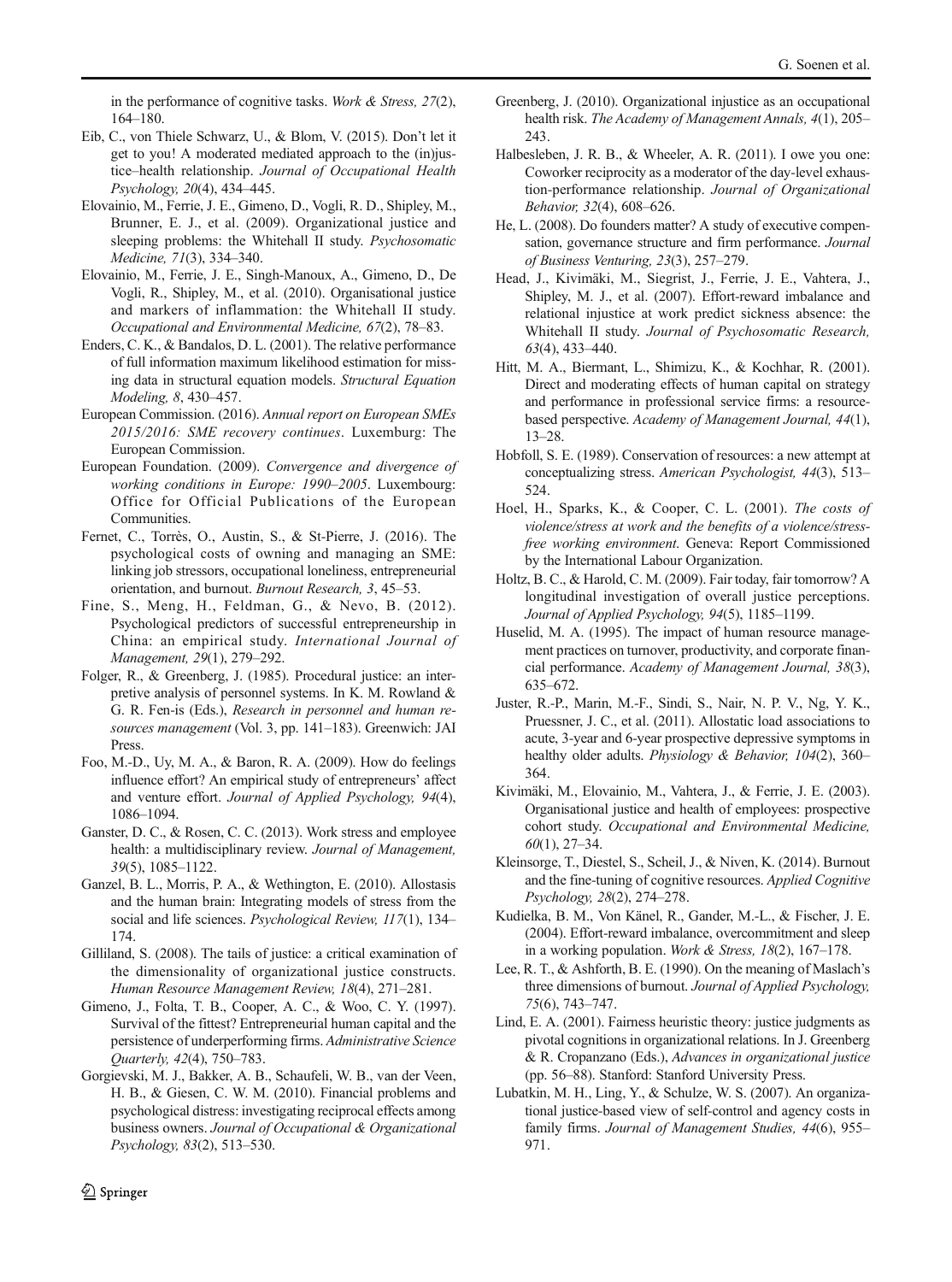- <span id="page-12-0"></span>Luo, Y. (2007). The independent and interactive roles of procedural, distributive, and interactional justice in strategic alliances. Academy of Management Journal, 50(3), 644–664.
- MacKinnon, D. P., Lockwood, C. M., Williams, J. (2004). Confidence limits for the indirect effect: Distribution of the product and resampling methods. Multivariate Behavioral Research, 39(1),99–128
- Malach–Pines, A. (2005). The burnout measure, short version. International Journal of Stress Management, 12(1), 78–88.
- Manville, C., Akremi, A. E., Niezborala, M., & Mignonac, K. (2016). Injustice hurts, literally: the role of sleep and emotional exhaustion in the relationship between organizational justice and musculoskeletal disorders. Human Relations, 69(6), 1315–1339.
- Maslach, C. (1982). Burnout: the cost of caring. New York: Prentice-Hall.
- McEwen, B. S. (1998). Stress, adaptation, and disease. Allostasis and allostatic load. Annals of the New York Academy of Sciences, 840(1), 33–44.
- McEwen, B. S. (2000). The neurobiology of stress: from serendipity to clinical relevance. Brain Research, 886(1-2), 172– 189.
- McEwen, B. S., & Seeman, T. (1999). Protective and damaging effects of mediators of stress. Elaborating and testing the concepts of allostasis and allostatic load. Annals of the New York Academy of Sciences, 896(1), 30–47.
- Meijman, T. F., & Mulder, G. (1998). Psychological aspects of workload. In P. J. D. Drenth, H. Thierry, & C. J. de Wolff (Eds.), Handbook of work and organizational: work psychology (Vol. 2, 2nd ed., pp. 5–33). Hove: Psychology Press/ Erlbaum (UK) Taylor & Francis.
- National Institute for Occupational Safety and Health. (1999). Stress at work. Cincinnati: U.S. Department of Health and Human Services.
- Ndjaboué, R., Brisson, C., & Vézina, M. (2012). Organisational justice and mental health: a systematic review of prospective studies. Occupational and Environmental Medicine, 69(10), 694–700.
- Obschonka, M., Stuetzer, M., (2017). Integrating psychological approaches to entrepreneurship: the Entrepreneurial Personality System (EPS). Small Business Economics 49(1),203–231
- Palia, D., & Ravid, S. A. (2002). The role of founders in large companies: entrenchment or valuable human capital? Working Paper. Rutgers University.
- Palich, L. E., & Ray Bagby, D. (1995). Using cognitive theory to explain entrepreneurial risk-taking: challenging conventional wisdom. Journal of Business Venturing, 10(6), 425–438.
- Pennings, J. M., Lee, K., & Van Witteloostuijn, A. (1998). Human capital, social capital, and firm dissolution. Academy of Management Journal, 41(4), 425–440.
- Pfeffer, J. (1994). Competitive advantage through people. Boston: Harvard Business School Press.
- Ployhart, R. E., & Vandenberg, R. J. (2010). Longitudinal research: the theory, design, and analysis of change. Journal of Management, 36(1), 94–120.
- Rauch, A., & Frese, M. (2000). Psychological approaches to entrepreneurial success. A general model and an overview of findings. In C. L. Cooper & I. T. Robertson (Eds.), International review of industrial and organizational psychology (pp. 101–142). Chichester: Wiley.
- Robbins, J. M., Ford, M. T., & Tetrick, L. E. (2012). Perceived unfairness and employee health: a meta-analytic integration. Journal of Applied Psychology, 97(2), 235–272.
- Sapienza, H. J., & Korsgaard, M. A. (1996). Procedural justice in entrepreneur–investor relations. Academy of Management Journal, 39(3), 544–574.
- Schaufeli, W. B., & Van Dierendonck, D. (1993). The construct validity of two burnout measures. Journal of Organizational Behavior, 14(7), 631–647.
- Scott, B. A., Colquitt, J. A., & Paddock, L. (2009). An actorfocused model of justice rule adherence and violation: the role of managerial motives and discretion. Journal of Applied Psychology, 94(3), 756–769.
- Sevä, I. J., Vinberg, S., Nordenmark, M., & Strandh, M. (2016). Subjective well-being among the self-employed in Europe: macroeconomy, gender and immigrant status. Small Business Economics, 46(2), 239–253.
- Shepherd, C. D., Marchisio, G., Morrish, S. C., Deacon, J. H., & Miles, M. P. (2010). Entrepreneurial burnout: exploring antecedents, dimensions and outcomes. Journal of Research in Marketing and Entrepreneurship, 12(1), 71–79.
- Shepherd, D. A. (2004). Educating entrepreneurship students about emotion and learning from failure. Academy of Management Learning & Education, 3(3), 274–287.
- Siegrist, J. (1996). Adverse health effects of high-effort/low-reward conditions. Journal of Occupational Health Psychology, 1(1), 27–41.
- Siegrist, J., Starke, D., Chandola, T., Godin, I., Marmot, M., Niedhammer, I., et al. (2004). The measurement of effortreward imbalance at work: European comparisons. Social Science & Medicine, 58(8), 1483–1499.
- Sonnentag, S. (2015). Dynamics of well-being. Annual Review of Organizational Psychology and Organizational Behavior, 2(1), 261–293.
- Stephan, U., & Roesler, U. (2010). Health of entrepreneurs versus employees in a national representative sample. Journal of Occupational and Organizational Psychology, 83(3), 717– 738.
- Taris, T. W. (2006). Is there a relationship between burnout and objective performance? A critical review of 16 studies. Work & Stress, 20(4), 316–334 319p.
- Vermunt, R., & Steensma, H. (2001). Stress and justice in organizations: an exploration into justice processes with the aim to find mechanisms to reduce stress. In R. Cropanzano (Ed.), Justice in the workplace: from theory to practice, Series in applied psychology (Vol. 2, pp. 27–48). Mahwah: Lawrence Erlbaum Associates.
- von Thiele Schwarz, U. (2011). Inability to withdraw from work as related to poor next-day recovery and fatigue among women. Applied Psychology: An International Review, 60(3), 377– 396.
- von Thiele, U., Lindfors, P., & Lundberg, U. (2006). Self-rated recovery from work stress and allostatic load in women. Journal of Psychosomatic Research, 61(2), 237–242.
- Vrijkotte, T. G. M., van Doornen, L. J. P., & de Geus, E. J. C. (2004). Overcommitment to work is associated with changes in cardiac sympathetic regulation. Psychosomatic Medicine, 66(5), 656–663.
- Walsh, J. S., & Anderson, P. H. (1995). Owner-manager adaptioninnovation preference and employment performance—a comparison of founders and non-founders in the Irish small